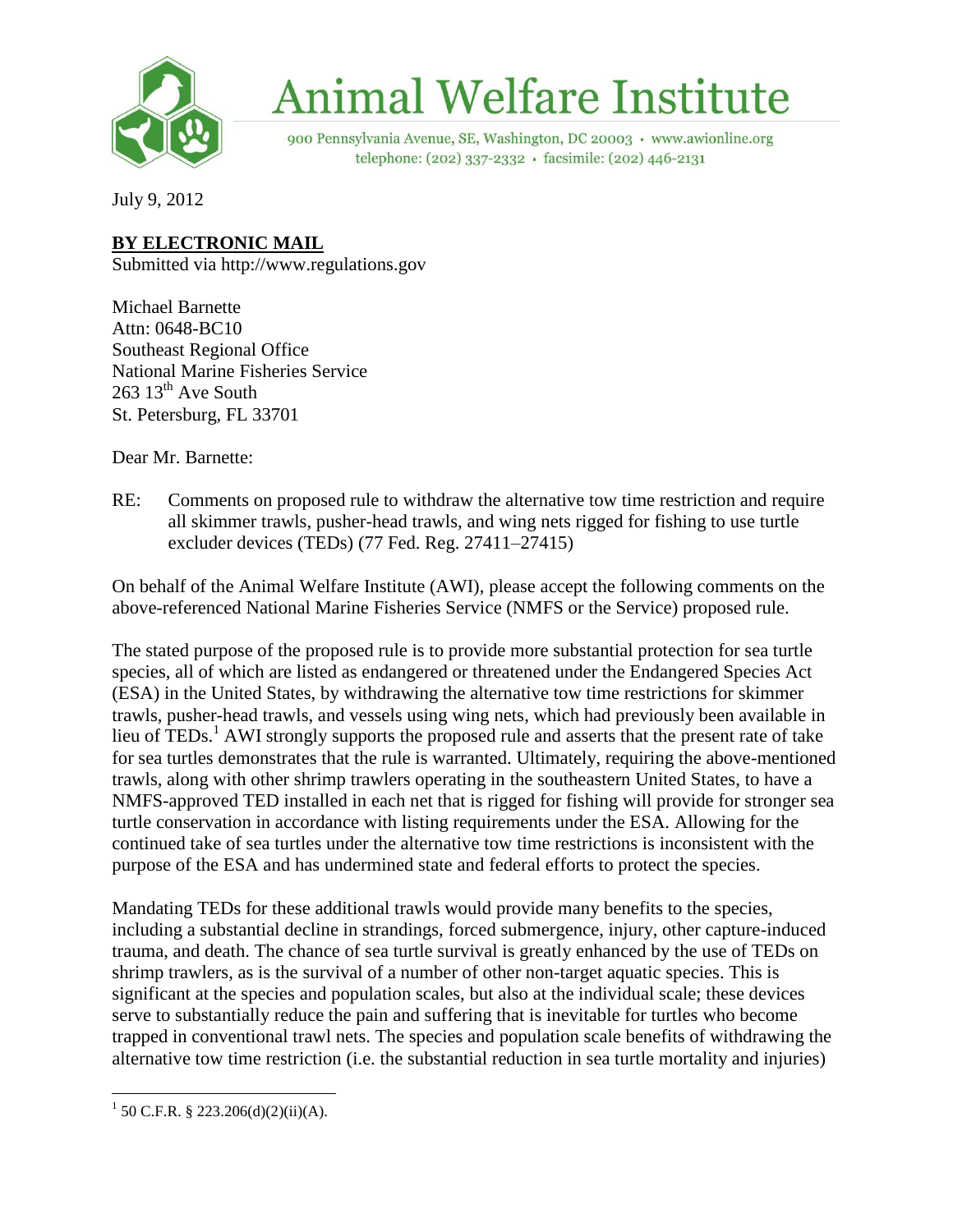have been addressed at length in both the Draft Environmental Impact Statement (DEIS) and in other comments submitted in response to this notice. Accordingly, the following comments emphasize the animal welfare considerations relevant to the agency's adoption and implementation of the proposed rule.

#### **Population Status and Threats**

The five species of sea turtles that inhabit the waters of the Gulf of Mexico and South Atlantic, including Kemp's ridley (*Lepidochelys kempii*), loggerhead (*Caretta caretta*), leatherback (*Dermochelys coriacea*), hawksbill (*Eretmochelys imbricata*), and green (*Chelonia mydas*) are each listed as "threatened" or "endangered" under the ESA.

Sea turtles are subject to targeted fisheries and illegal fishing throughout the world, but perhaps the greatest threat to these animals is their incidental take as bycatch in shrimp nets. The National Academy of Sciences, in a widely cited study, concluded that drowning in shrimp trawls "kills more sea turtles than all other human activities combined."<sup>2</sup>

As many as 28,000 sea turtles per year are captured by 2,500 skimmer trawls that operate in shallow waters and estuaries to catch shrimp. During the spring of 2011, 3,585 sea turtles washed up dead in the Gulf of Mexico and Southeastern coast during the shrimp season. This unprecedented number of sea turtle strandings was particularly intense along the coasts of Louisiana, Mississippi, and Alabama, and is attributable to fishing activities, biotoxins and possible impacts from the Deepwater Horizon Oil spill".<sup>3</sup> The 2011 stranding data revealed that sea turtle mortality in the Gulf of Mexico alone has likely exceeded annual take allowances for the Gulf and South Atlantic shrimp fisheries combined. In addition, NMFS inspection reports document significant non-compliance with existing regulations.<sup>4</sup>

### **Existing Regulatory Mechanisms are Inadequate**

 $\overline{\phantom{a}}$ 

The ESA prohibits the intentional or incidental "take" of a protected species. Take, as defined in the ESA, includes mortality but also extends to any harm or harassment of a protected species.<sup>5</sup> NMFS has administratively exempted vessels that comply with 50 CFR § 223.206(d)(2)(ii)(A) from liability under the ESA, establishing a rule premised on the assumption that the majority of vessels in the Southeast and Gulf shrimp trawl fisheries are subject to TEDs requirements, that they are all properly using TEDs in their nets, and that TEDs are 97 percent effective at reducing sea turtle mortality. The liability exemptions contained in the sea turtle conservation regulations for shrimp fishing activities in the Gulf of Mexico and South Atlantic do not authorize incidental

<sup>3</sup> NOAA Fisheries Office of Protected Resources, *Increase in Sea Turtle Strandings*,

http://www.nmfs.noaa.gov/pr/species/turtles/gulfofmexico.htm (last visited July 2, 2012).

<sup>2</sup> NATIONAL ACADEMY OF SCIENCES, DECLINE OF THE SEA TURTLES: CAUSES AND PREVENTION (1990).

<sup>4</sup> *See* NOAA Fisheries, *NOAA assesses civil penalties to shrimpers for alleged Turtle Excluder Device violations*, http://www.noaanews.noaa.gov/stories2011/2011110311\_ole\_teds.html (last visited July 2, 2012).

 $5$  The statute defines "take" as to "harass, harm, pursue, hunt, shoot, wound, kill, trap, capture, or collect, or to attempt to engage in any such conduct." 16 U.S.C. § 1532(19). The ESA prohibits the direct taking of a listed species, as well as the acts of third parties, such as governmental agencies, whose acts cause such taking to occur. *Id.*  § 1538(g). NMFS has extended these protections to threatened species by regulation. *Id*. § 1533(d); 50 C.F.R. § 17.42(b).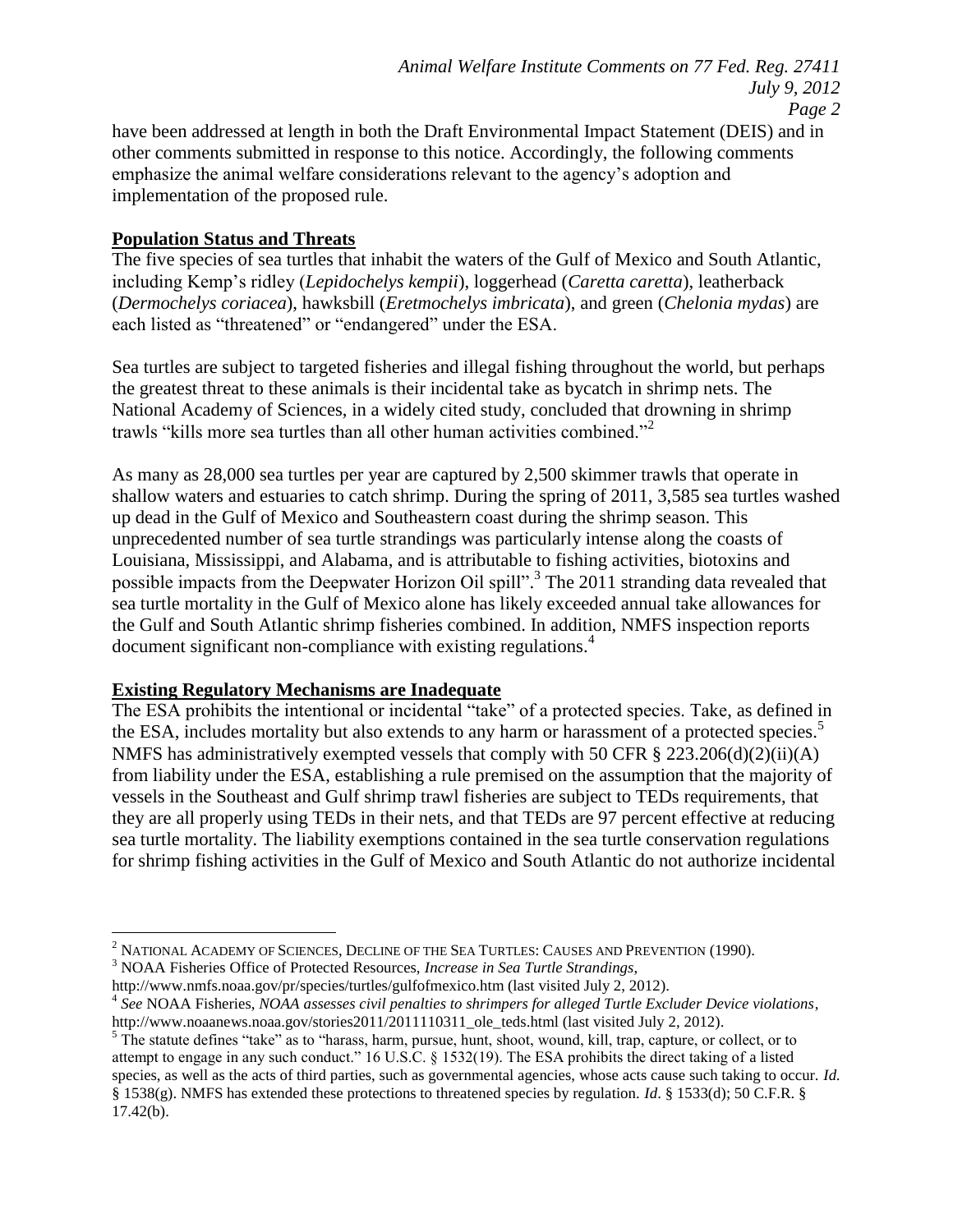take of sea turtles if the taking would violate the restrictions, terms, or conditions of an incidental take statement or biological opinion, or would jeopardize the continued existence of the species.<sup>6</sup>

The regulations require most shrimp trawlers operating in the southeastern United States to have NMFS-approved TED installed in each net that is rigged for fishing, to allow sea turtles to escape. TEDs currently approved by NMFS include single-grid hard TEDs and hooped hard TEDs conforming to a generic description and one type of soft TED—the Parker soft TED (see 50 CFR 223.207). However, skimmer trawls, pusher-head trawls, and vessels using wing nets currently may employ alternative tow time restrictions in lieu of TEDs, pursuant to 50 CFR §  $223.206(d)(2)(ii)(A)$ . The alternative tow time restrictions currently limit tow times to 55 minutes from April 1 through October 31 and 75 minutes from November 1 through March 31.<sup>7</sup>

However, these assumptions and the TED regulations authorizing the use of tow-time restrictions in lieu of the TED requirement are not adequate to protect sea turtle populations from imminent harm and ensure that the Southeast shrimp trawl fisheries are operating in compliance with the ESA. This is because: the federal regulations exempt certain shrimp fishing activities from the TED requirements, including activities that have increased dramatically since the regulations were adopted; non-compliance with existing federal TEDs regulations by shrimp fishing vessels in the Gulf of Mexico is widespread and well-documented; and implementation and enforcement of federal TEDs regulations by federal and state agencies is inadequate.

# **The ESA's Best Available Science Mandate**

The ESA, which provides the statutory basis for the proposed rule, ${}^{8}$  requires that NMFS rely on the "best scientific and commercial data available" in determining whether an action taken or authorized by the agency is "likely to jeopardize the continued existence of any endangered species or threatened species."<sup>9</sup> The language of the ESA makes clear the importance of prioritizing the protection of endangered species above relevant financial interests. Accordingly, NMFS should base its conclusions upon the proposed rule's scientific underpinnings, rather than the cost associated with its implementation. The proposed rule reflects extensive evidence that the alternative tow time restriction is ineffective as a tool for protecting sea turtles because tow times are difficult to enforce and are, consequently, frequently violated.<sup>10</sup>

Although requiring that skimmer trawls, pusher-head trawls, and wing nets be equipped with TEDs is consistent with evidence that the devices substantially reduce turtle mortality and trauma, additional protections are warranted to more effectively protect the Gulf's imperiled sea turtles and to comply with the spirit of the ESA. Among the most important supplemental measures that NMFS should implement are time and area closures for the Gulf shrimp fishery. Satellite tagging technology and in-the-water aerial surveys have made advanced monitoring possible and have revealed information about the distribution and migration patterns of sea turtles in the Gulf. The Service should make use of this monitoring technology and resulting data

 6 50 C.F.R. § 223.206(d)(4)(i).

<sup>&</sup>lt;sup>7</sup> 77 Fed. Reg. 27411 (May 10, 2012).

<sup>&</sup>lt;sup>8</sup> Sea Turtle Conservation; Shrimp Trawling Requirements, 77 Fed. Reg. 27411, 27412 (May 10, 2012).

 $9^9$  16 U.S.C. § 1536(a)(2).

<sup>&</sup>lt;sup>10</sup> NMFS. DRAFT ENVIRONMENTAL IMPACT STATEMENT TO REDUCE INCIDENTAL BYCATCH AND MORTALITY OF SEA TURTLES IN THE SOUTHEASTERN U.S. SHRIMP FISHERIES 4 (2012) [hereinafter DEIS].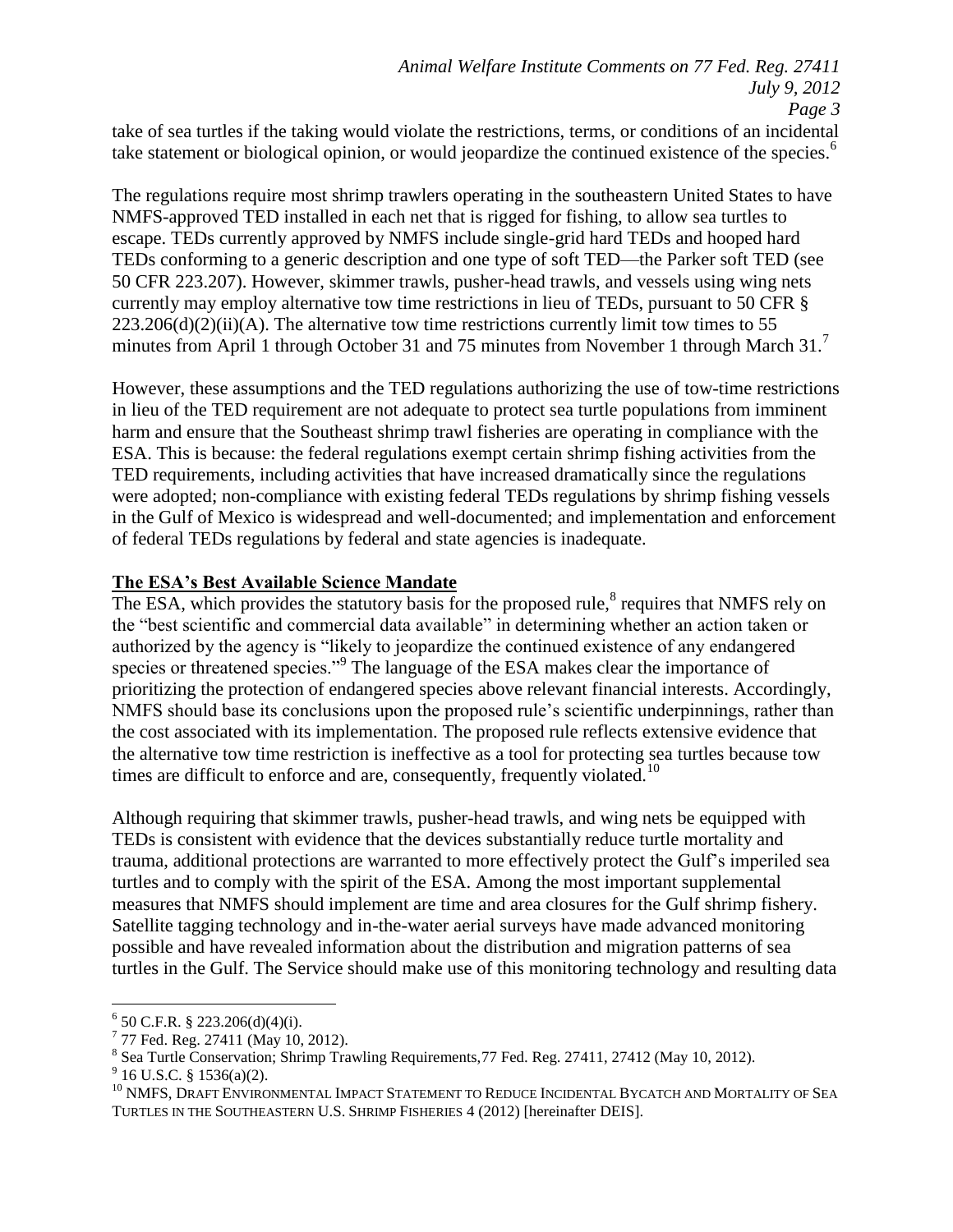to evaluate and implement time and area closures. Such closures would likely cause a significant decline in strandings. When time and area closures were implemented in Texas waters, for instance, strandings in the area declined by 46% in the first year following the closure, and by 38% in the second year, relative to the years preceding the closure.<sup>11</sup> While requiring that skimmer trawls, pusher-head trawls, and wing nets be equipped with TEDs will have a substantial, positive impact on sea turtle populations, supplementing this technology with time and area closures would more effectively reduce turtle mortality in shrimp fisheries.<sup>12</sup>

Accordingly, NMFS should utilize these tools to determine when and where temporary closures are necessary to protect sea turtles from exposure to shrimping equipment. In evaluating closure options, the Service should consider populations' foraging, nesting and migration habits and patterns, and should give particular attention to areas where joint enforcement agreements for TED enforcement have not been established. Although certain Gulf States, either independently or in cooperation with NMFS, have mandated closures in their respective waters, time and area restrictions must be implemented at the federal level to provide the region's sea turtles with the comprehensive, effective protections that will enable their populations to recover.<sup>13</sup>

#### **Enforcement of TED Requirements and Other Protective Measures is Critical**

The efficacy of TED requirements, as well as any time and area closures that NMFS may implement, in protecting sea turtles will turn on enforcement. NMFS requires that TEDs be shown to be 97% effective in excluding sea turtles during testing in order to qualify for use on shrimp boats.<sup>14</sup> However, the Service assumes 100% compliance—which would require vigilant enforcement. The Service must develop effective evaluation and enforcement tools, and must be consistent and firm in assuring compliance throughout the shrimp fishery. Implementing the proposed rule but failing to enforce it will do little to protect sea turtles and support their recovery in the Gulf of Mexico. Inadequate enforcement of TED rules has hindered the efficacy of TED requirements for vessels already required to be equipped with TEDs.<sup>15</sup> The Service has recently strengthened its enforcement efforts, with positive results,<sup>16</sup> but an enormous expansion in enforcement operations will be necessary to ensure full compliance with the proposed TED requirements.

It is particularly important that the proposed rule be enforced in Louisiana's state waters. The state, which hosts over 2,000 skimmer and butterfly trawlers<sup>17</sup>—the vast majority of the skimmer boats in the Gulf—has long attempted to circumvent the ESA's mandate by way of a state law that forbids the use of state funds for enforcement of federal TED standards in state waters.<sup>18</sup> Louisiana's jurisdiction currently extends three miles into the Gulf of Mexico, but the Louisiana

 $\overline{\phantom{a}}$ <sup>11</sup> Rebecca L. Lewison et al., *The Impact of Turtle Excluder Devices and Fisheries Closures on Loggerhead and Kemp's Ridley Strandings in the Western Gulf of Mexico*, 17 CONSERVATION BIOL. 1089, 1096 (2003). <sup>12</sup> *See id*.

<sup>&</sup>lt;sup>13</sup> The importance of time and area closures is discussed in greater detail in comments submitted to NOAA and NMFS by the Center for Biological Diversity, Turtle Island Restoration Network, Sea Turtle Conservancy, Defenders of Wildlife, and Oceana on August 8, 2011.

<sup>14</sup> 50 C.F.R. § 223.207(e)(1).

<sup>15</sup> DEIS, *supra* n.10, at 7.

<sup>16</sup> *See, e.g.*, *Shrimpers Face Fines After Sea Turtle Operation*, ASSOCIATED PRESS, Nov. 3, 2011.

<sup>17</sup> DEIS, *supra* n.10, at 3.

<sup>18</sup> *See* LA. REV. STAT. ANN. § 56:57.2.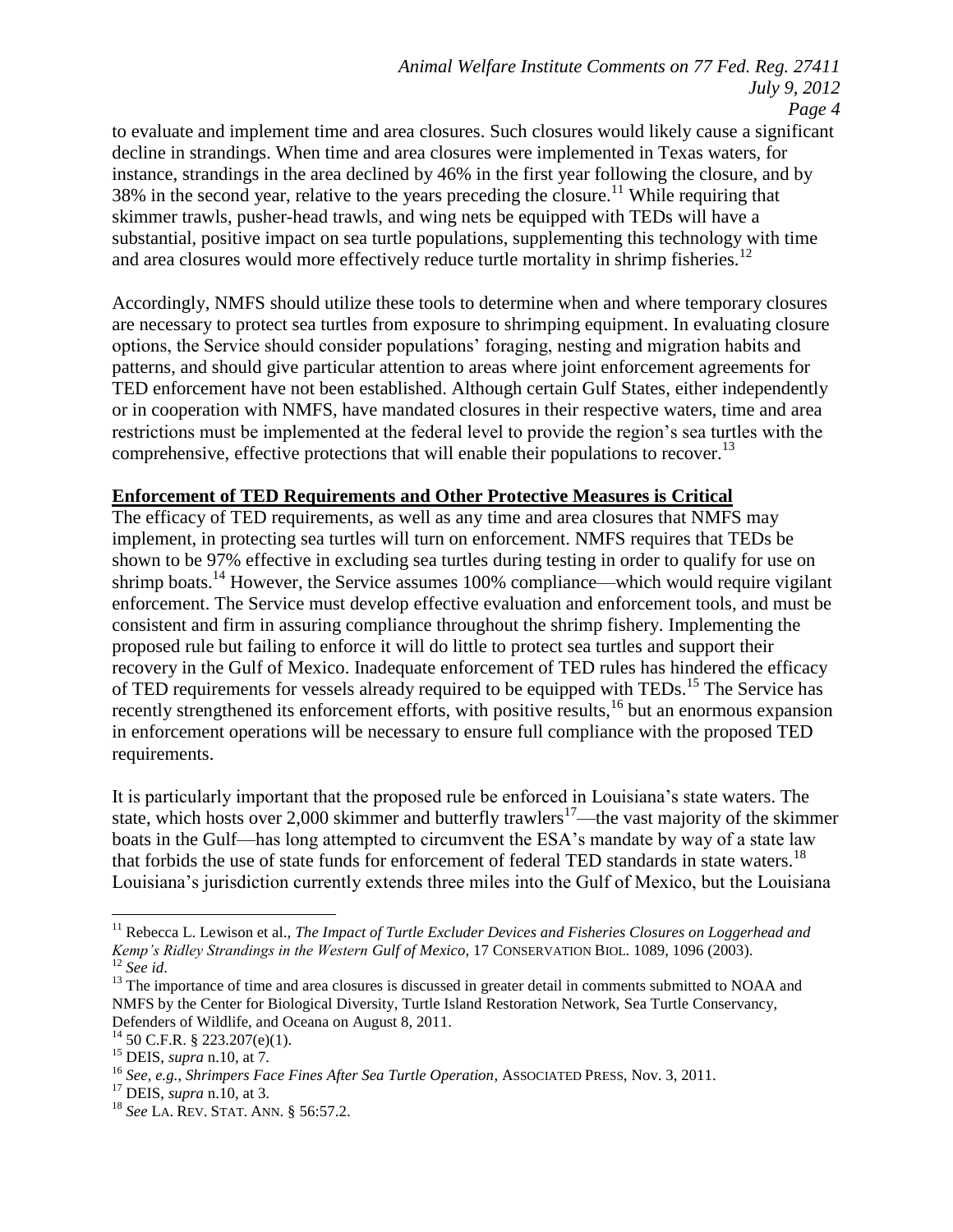Wildlife and Fisheries Commission is considering expanding state waters to ten miles beyond the shore. If Louisiana is permitted to continue evading the requirements of the ESA, this expansion would represent a substantial new threat to the Gulf's sea turtle populations. NMFS should not allow Louisiana to continue to violate the ESA. By prohibiting the enforcement of TED rules, the state is out of compliance with the ESA and should not be shielded from liability by NMFS's biological opinion concerning shrimp trawling in the southeastern United States and its impact on sea turtle populations. NMFS must not allow Louisiana to continue to contravene the letter and the spirit of the ESA.

# **Economic and Non-economic Considerations Favor the Proposed Rule**

Economic considerations not addressed in the DEIS further support NMFS's decision to withdraw the alternative tow time restriction. The DEIS estimates the economic impact of implementing the proposed rule, accounting for the anticipated costs associated with purchasing and maintaining TEDs, as well as administrative and enforcement expenses.<sup>19</sup> This analysis emphasizes costs to the shrimping industry while overlooking economic interests that will be advanced by withdrawing the alternative tow time restriction, such as tourism revenue associated with marine wildlife watching, including observation of sea turtles, in the Gulf of Mexico. Tourists join both walking tours and boat excursions to observe sea turtles in the Gulf, and marine life attracts travelers interested in scuba diving and similar activities. Tourism revenue is important to many coastal cities' economies, and the popularity of ecotourism continues to grow. Accordingly, the DEIS's economic analysis overstates the financial costs of expanding TED requirements. The economic benefits of sea turtle conservation provide additional support for the adoption and enforcement of the proposed rule, and NMFS should account for those benefits as it finalizes the rule.

The costs of implementing the proposed rule are thus not arbitrary, but reasonably related to Congress's purpose of protecting species under the ESA. As noted, NMFS must ultimately base its determination of whether an activity is likely to jeopardize the continued existence of a species based solely on "the best scientific and commercial data available."<sup>20</sup> The ESA does not permit the agency to base its jeopardy determination on other factors, such as the cost of protecting the species.

### **The Proposed Rule will Promote Animal Welfare**

Beyond the aforementioned legal obligation of NMFS to protect endangered sea turtle species under the ESA, AWI emphasizes the significance of this proposed rule for its potential to improve not only the conservation status of the Gulf's endangered sea turtle species, and the mortality rates of relevant populations, but the welfare and lives of individual animals. TEDs enhance the likelihood of survival of not only sea turtles, but also other non-target aquatic species. $^{21}$ 

Combined with the direct mortality data noted in the DEIS, this evidence provides a strong case for the potential of this proposed rule to prevent thousands of sea turtle mortalities in the

 $\overline{\phantom{a}}$ <sup>19</sup> DEIS, *supra* n.10, at 164.

 $20$  16 U.S.C. § 1536(a)(2).

<sup>21</sup> Jeff Gearhart, *Evaluation of a Turtle Excluder Device (TED) Designed for use in the U.S. Mid-Atlantic Croaker Fishery*, NOAA Technical Memorandum NMFS-SEFSC-606 (2010).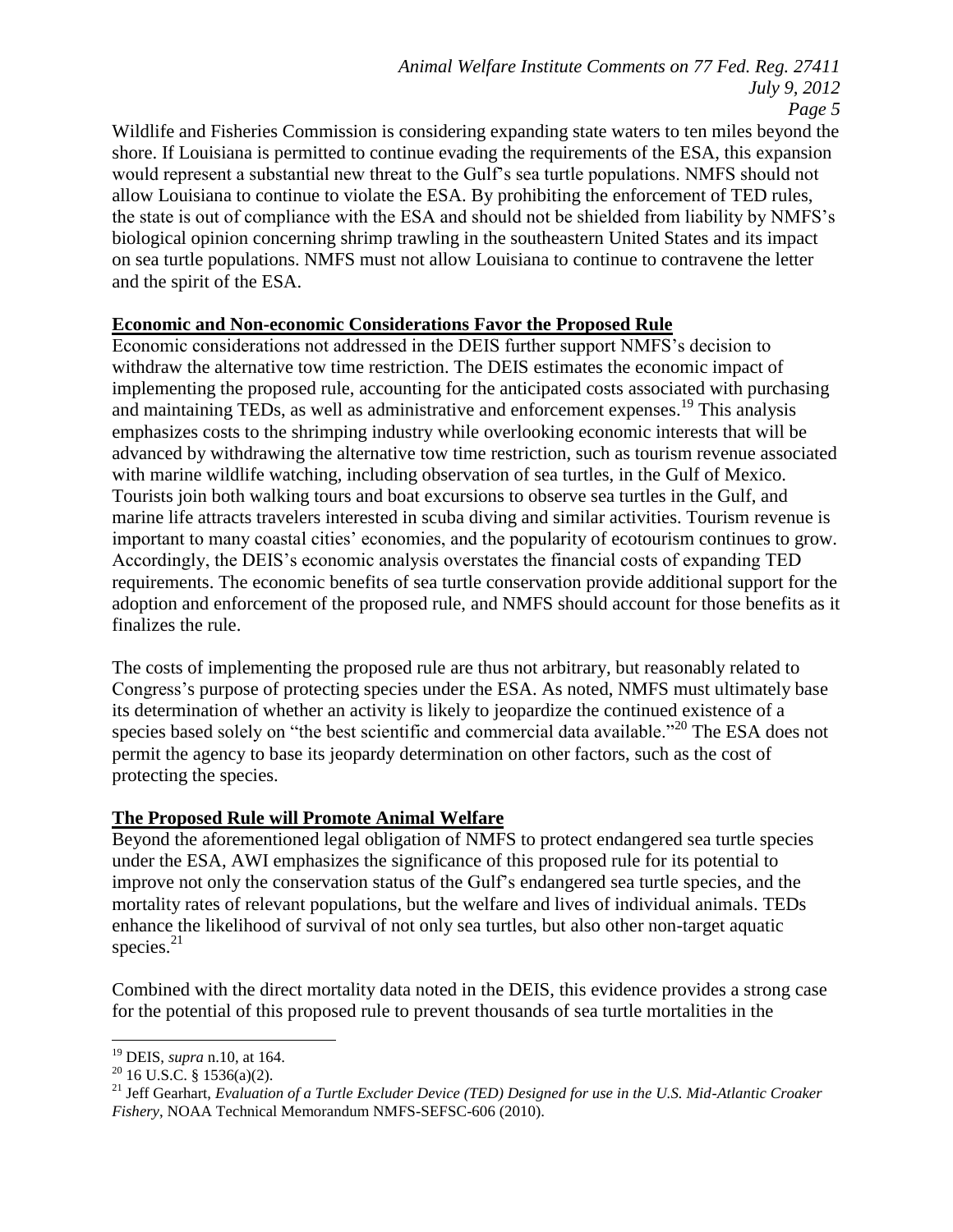combined skimmer trawl fisheries, as well as to preemptively address mortalities caused by capture stress and non-fatal injuries. This will serve not only to promote the conservation and recovery of sea turtle populations, consistent with the spirit of the ESA, but also to prevent nonfatal harm and suffering of individual sea turtles and other marine life caught in shrimp nets as bycatch.

It is clear that the chance of sea turtle survival is greatly enhanced by the use of TEDs on shrimp trawlers; however, the Service should not overlook the numerous other non-target marine life, including other endangered species, which would be protected from suffering and death by requiring that TEDs be used on all skimmer trawls, pusher-head trawls, and wing nets.<sup>22</sup>

Bycatch is a significant problem in the shrimp trawl fisheries of the Gulf of Mexico. This is the most valuable fishery in the southeastern United States; almost 136,000 metric tons of shrimp worth over \$700 million USD were landed in 2000. In the Gulf of Mexico alone, NOAA Fisheries reports that over 50,000 metric tons of shrimp were landed in 2011, which is roughly in line with the average annual Gulf shrimp harvests from 2005 to 2010.<sup>23</sup> The concern, of course, is that an estimated 60–80% of the catch by weight in these fisheries is bycatch; over 150 species have been reported in shrimp trawl bycatch, including juveniles of species such as weakfish and red snapper that are highly valued as adults in other fisheries.<sup>24</sup>

While animals that are caught in the wild are considered "natural resources," "dead discards," or "by-catch," and are measured in metric tons, it is essential to remember that those metric tons are not simply expendable "resources."

#### **Conclusion**

In sum, AWI supports the determination that the measures described in the proposed rule are necessary to protect sea turtle populations in the Gulf of Mexico. We emphasize that the withdrawal of the alternative tow time restriction will not only promote conservation values consistent with the ESA, but will serve to reduce the pain and suffering experienced by sea turtles and members of other marine species that are adversely impacted by shrimping vessels and nets. In addition to adopting the proposed rule, we encourage NMFS to implement this proposal and any other measures that are deemed necessary to promote the survival and recovery of endangered species and to protect the region's marine life from unnecessary pain and suffering.

Thank you for providing this opportunity to comment on this proposed rule and for considering these comments. Please send any correspondence or information about this proposed rule to:

 $\overline{a}$ <sup>22</sup> *See id*.

<sup>23</sup> *See* NOAA Fisheries, Fishery Market News, http://www.st.nmfs.noaa.gov/st1/market\_news/index.html (last visited July 9, 2012).

<sup>24</sup> *See* Sandra L. Diamond, *Estimation of bycatch in shrimp trawl fisheries; a comparison of estimation methods using field data and simulated data*, NMFS FISHERY BULLETIN (2003). Shrimp trawl bycatch of juvenile red snapper (*Lutjanus campechanus*) is the most significant source of mortality for red snapper in U.S. waters of the Gulf of Mexico. An estimated 25–30 million individuals are caught annually in shrimp trawls, which may account for as much as 90% of juvenile red snapper mortality.